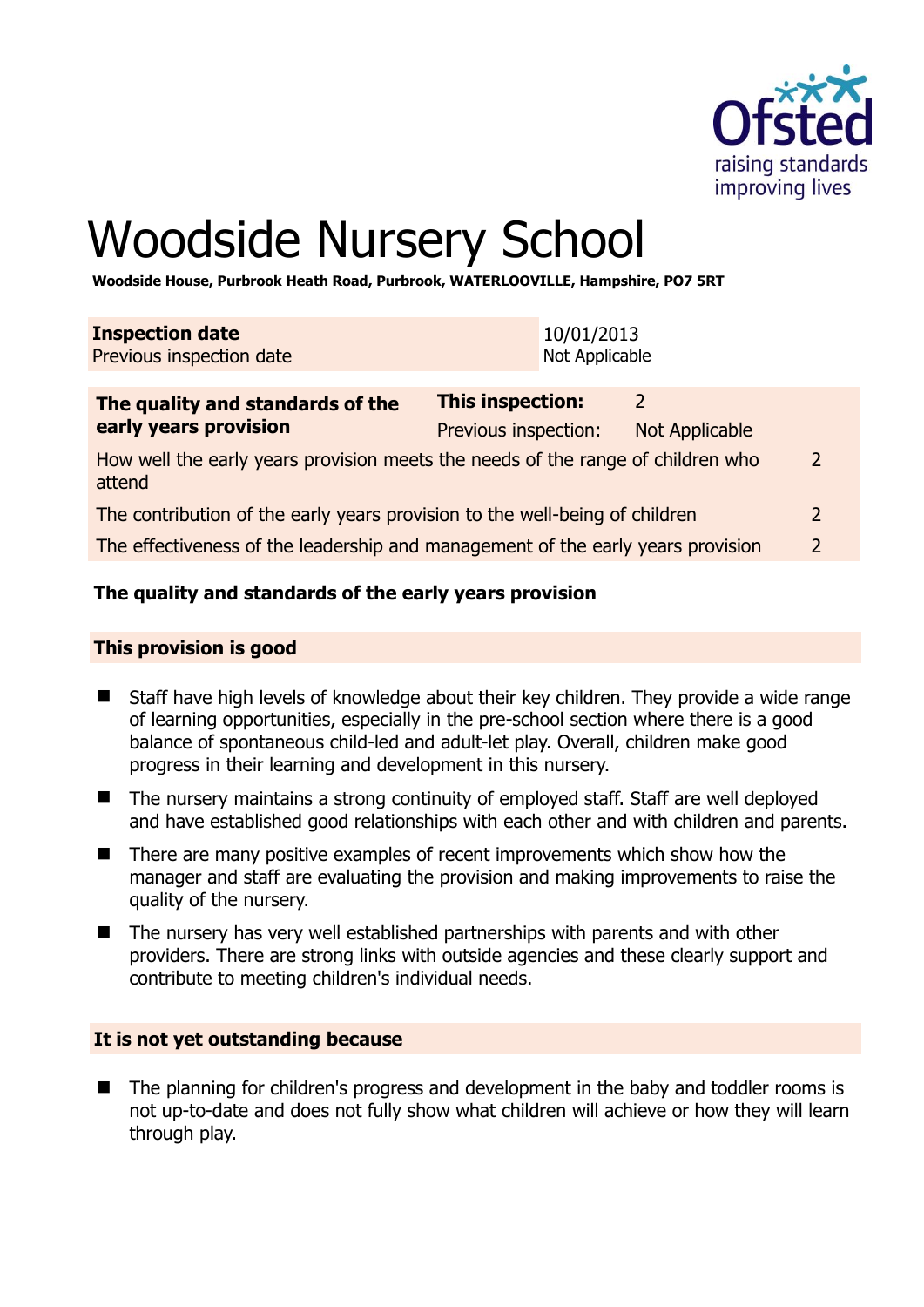# **Information about this inspection**

Inspections of registered early years provision are scheduled:

- at least once in every inspection cycle. The current cycle ends on 31 July 2016
- **n** more frequently where Ofsted identifies a need to do so, for example where provision was previously judged as inadequate
- **•** brought forward in the inspection cycle where Ofsted has received information that suggests the provision may not be meeting the legal requirements of the Early Years Foundation Stage; or where assessment of the provision identifies a need for early inspection
- **P** prioritised for inspection where we have received information that the provision is not meeting the requirements of the Early Years Foundation Stage and which suggests children may not be safe
- at the completion of an investigation into failure to comply with the requirements of the Early Years Foundation Stage.

# **Inspection activities**

- $\blacksquare$  The inspector explained the process of the inspection.
- The inspector viewed all nursery rooms and met children, staff and parents.
- The inspector observed activities, viewed documentation and spoke with staff and children.
- The inspector provided feedback to the nursery manager.

### **Inspector**

Christine Clint

# **Full Report**

# **Information about the setting**

Woodside Nursery School first registered in 1990 and re-registered as a Limited Company in 2012. The setting operates from an extended house and outbuildings in the same grounds. It is situated in the village of Purbrook in Hampshire. Children attend from the local community and surrounding areas. The nursery is registered on the Early Years Register. Opening hours are from 8am to 6pm from Monday to Friday. The provision is open all year apart from one week at Christmas. Children have access to secure enclosed outdoor play areas and a large soft play indoor area. There are 22 staff working with the children including the manager. Two staff have a National Vocational Qualification at level 4, 17 staff have a level 3 qualification and three staff are training. There are systems in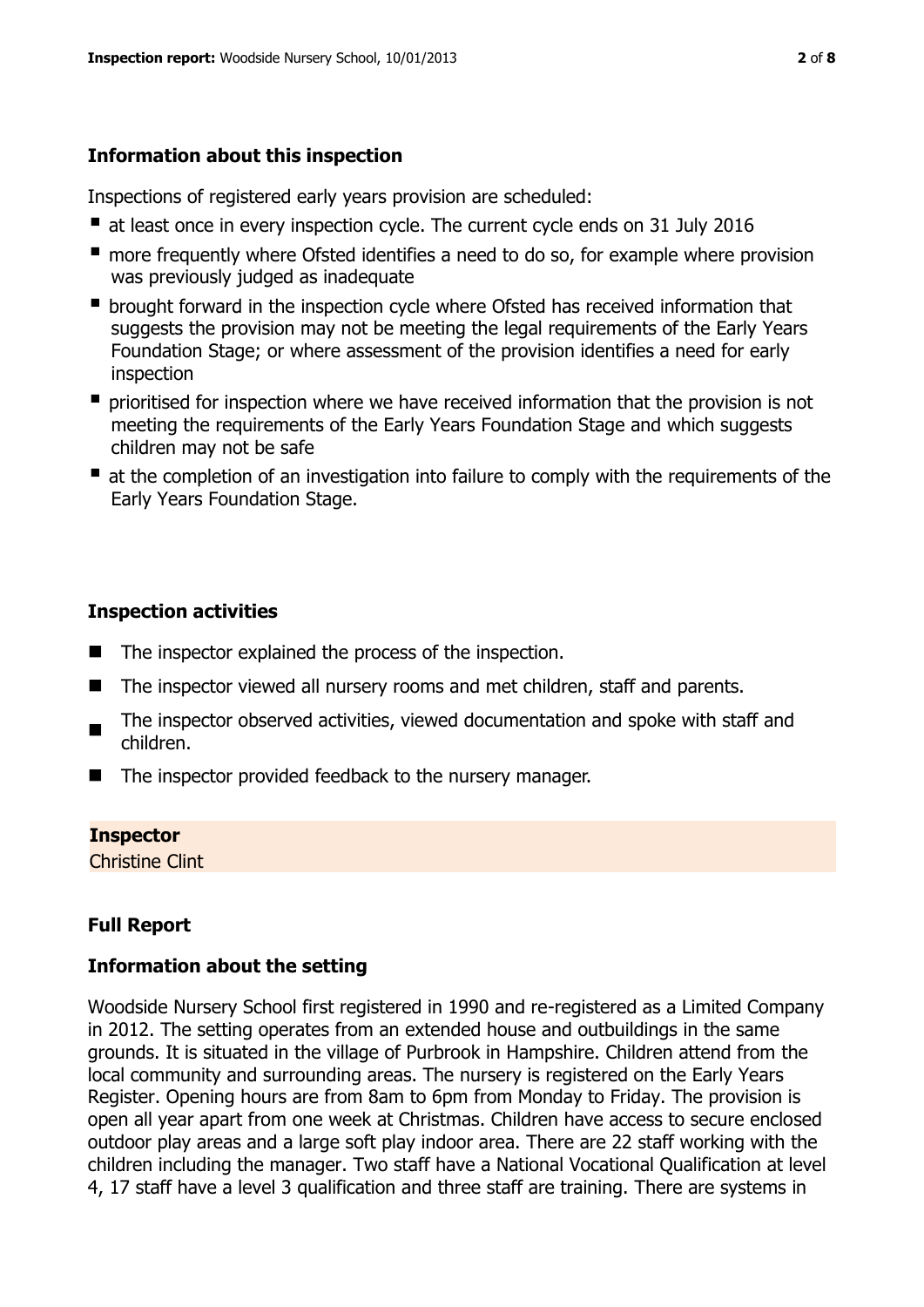place to support children who have special educational needs and/or disabilities and those who speak English as an additional language. The nursery currently has 120 children on roll.

### **What the setting needs to do to improve further**

#### **To further improve the quality of the early years provision the provider should:**

■ develop and strengthen the systems for planning activities in the baby and toddler rooms to fully reflect what children do and how they learn in all areas of learning.

#### **Inspection judgements**

#### **How well the early years provision meets the needs of the range of children who attend**

The nursery includes a wide variety of interesting learning opportunities which encourage and promote children's development. Staff make full use of all the areas on the nursery site and this especially widens the learning opportunities for children. For example, there are daily walks to learn about the seasons, the weather and the natural world. Children also have very regular and successful dancing sessions, they practise rhythmic movements to music or develop physical skills in the soft play room.

Older children are highly motivated and eager to be involved in the varied range of activities on offer. They share their interests with staff every day at small group times. Staff often add activities spontaneously to the planning based on children's ideas. For example, children are keen to act out their roles as super heroes. They dress up and learn new words to describe who they are. They practise 'flying' by jumping and they keenly share their imaginary play with each other. Children effectively extend their skills of communication by talking about their interests. Staff add activities to link with children's interest in building during outdoor activities. Children learn to recognise different sized pieces of equipment and use these to build and construct. They learn how to negotiate with each other and work cooperatively.

Staff show their expertise in promoting children's individual learning because they encourage several children to practise letter sounds together. Staff recognise that children are happier and show more interest in a group activity and this benefits the children who need to practise their speech regularly. These frequent small group activities enhance children's learning and reduce any gaps in their progress.

Staff mostly plan activities in advance, although planning is not fully up-to-date in the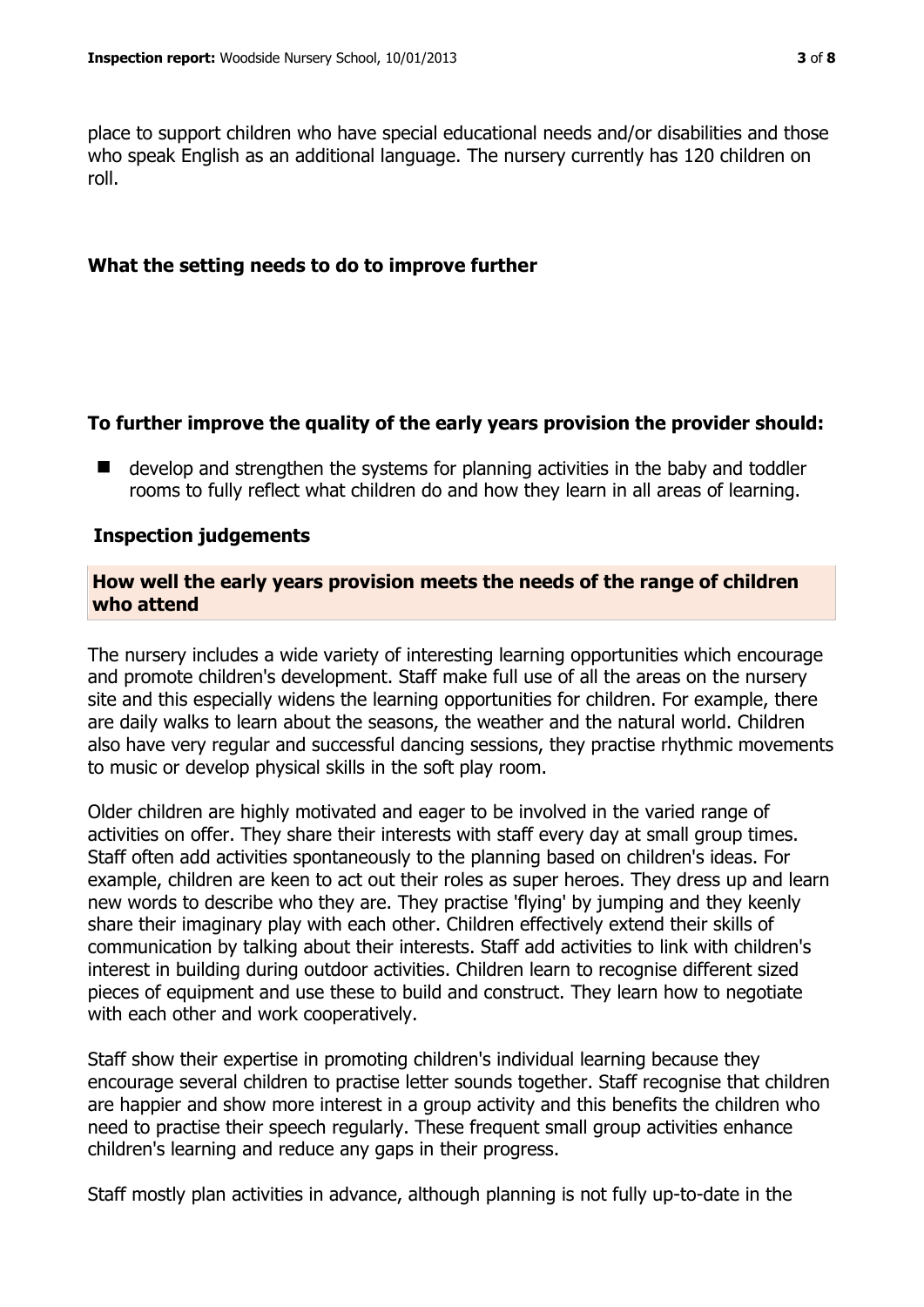baby and toddler rooms. The overall themes listed in this area of the nursery do not clearly show how children in this age group will achieve. However, younger children are learning through everyday routines and they have ample space to extend their physical development. They start to communicate through signing and some children are repeating words. Staff recognise and encourage toddlers' interest, they add various sized cardboard boxes to the play area. Children handle these and clamber in and out. They place them on their heads and delight in their own physical capabilities.

Staff record their observations and assessments of children regularly and these build the evidence to show children's progress. They have recognised the changes in the areas of learning and they have introduced well-written and detailed assessments for two-year-old children attending. Parents are entirely satisfied with the organised and planned review process which enables them to share information with key staff. They read and contribute to children's learning records on a regular basis.

# **The contribution of the early years provision to the well-being of children**

The nursery has strong continuity of staff who have high levels of knowledge about their key children. They are instantly able to give examples of how individual children are making progress. Staff explain how certain activities have increased children's development. For example, when toddlers are quiet and have less confidence in communicating, staff ask them to name favourite animals. Children then repeat these when all the children sing 'Old Macdonald'. Staff recognise that this encourages individual children's participation and increases their confidence levels. This also results in strengthening children's belonging and their emotional well being.

Staff encourage children to be independent and this is evident throughout the nursery. In the baby room, children eagerly learn to feed themselves and in the pre-school room, children decide when to have snacks and serve themselves. They competently manage skills of pouring and use plastic knives to cut up their bananas. Staff are good role models and they remind children to be kind to each other and think about each other's feelings. They learn to manage their own safety when using the larger equipment in the soft play area. Older children also take part in the daily risk assessment process with staff; they are encouraged to recognise any hazards and to talk about these. Children have a wide range of accessible resources in each of the nursery rooms and they are free to access the play equipment for the majority of the day. Children can make choices about playing indoors or outside and staff encourage activities that support children's all-round development. Children are encouraged to be responsible and as they grow and develop and this helps their preparation for school. They participate in tidying the resources and they do this willingly.

The nursery has established supportive systems to prepare children for their transition to school. Local school staff visit the pre-school children before the end of the summer term and at times staff visit the schools with children.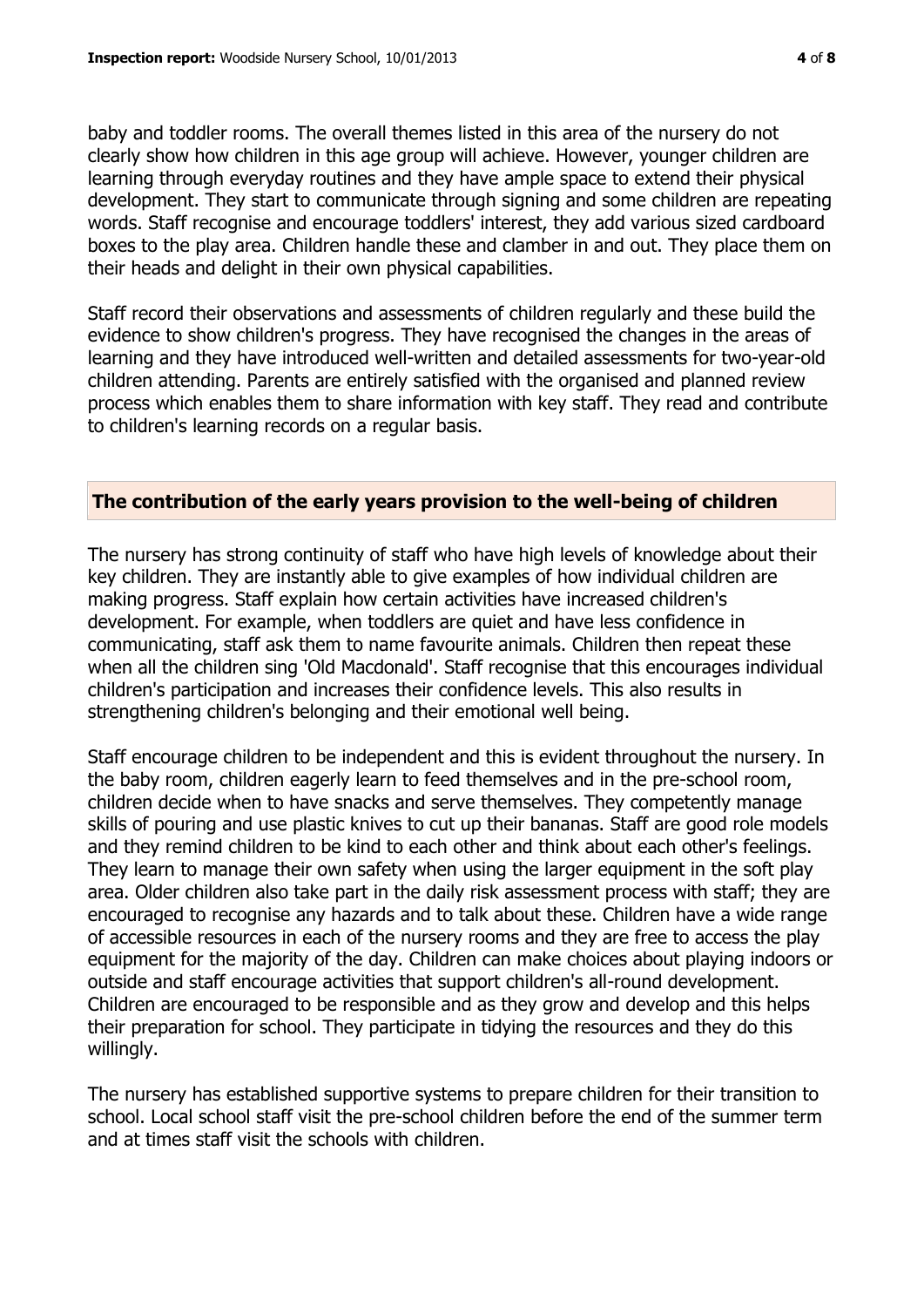# **The effectiveness of the leadership and management of the early years provision**

The nursery manager has made strong and effective progress in following the revised Early Years Foundation Stage. She has attended training and has cascaded this to all staff to increase their knowledge and understanding of the regulations. She fully understands her role in meeting the learning and development requirements and she has evaluated and reviewed many of the nursery systems to promote children's safety. For example the manager has fully revised the nursery operational plan to meet the current Statutory Framework. She has strengthened the annual appraisal system to ensure that there is a review of staff suitability. The manager has introduced regular meetings with room supervisors to share and exchange ideas. She has established meetings with a parent group to ensure continual communication.

The manager is regularly involved in working with the children. She recognises the nursery's strengths and understands the weakness in the lack of planning in the baby and toddler rooms. She believes the recently organised systems for staff to share ideas will enhance the planning for activities across the nursery provision.

The manager follows very well organised systems for checking staff suitability to work with children. She has precise tracking records of clearance and all details are available. The manager is the responsible staff member for child protection and staff learn about the procedures at induction. The majority of staff are qualified practitioners and they have previously attended training. Staff know how to recognise any signs and symptoms of concern and these would be referred. The manager has updated the policy and procedures to show how the nursery manages the use of mobile phones and cameras.

The manager has introduced many new systems to show how continual evaluation is taking place. She seeks the guidance and advice of other agencies when required and is very aware of adding improvements to raise the quality of the provision. For example, the manager is currently including steps to monitor staff performance within the new annual appraisal system. The manager and staff understand the importance of working with other providers. This takes place at management level through cluster meetings and also at individual child level. Pre-school staff have exchanged assessments for individual children and shared these with parents also. Staff feel very satisfied with the similarities recorded by both settings. These show a good balance in children's overall progress.

#### **What inspection judgements mean**

| <b>Registered early years provision</b> |                              |                                                                                                                                                                                                  |  |  |  |
|-----------------------------------------|------------------------------|--------------------------------------------------------------------------------------------------------------------------------------------------------------------------------------------------|--|--|--|
| Grade                                   | <b>Judgement Description</b> |                                                                                                                                                                                                  |  |  |  |
|                                         | Grade 1 Outstanding          | Outstanding provision is highly effective in meeting the needs<br>of all children exceptionally well. This ensures that children are<br>very well prepared for the next stage of their learning. |  |  |  |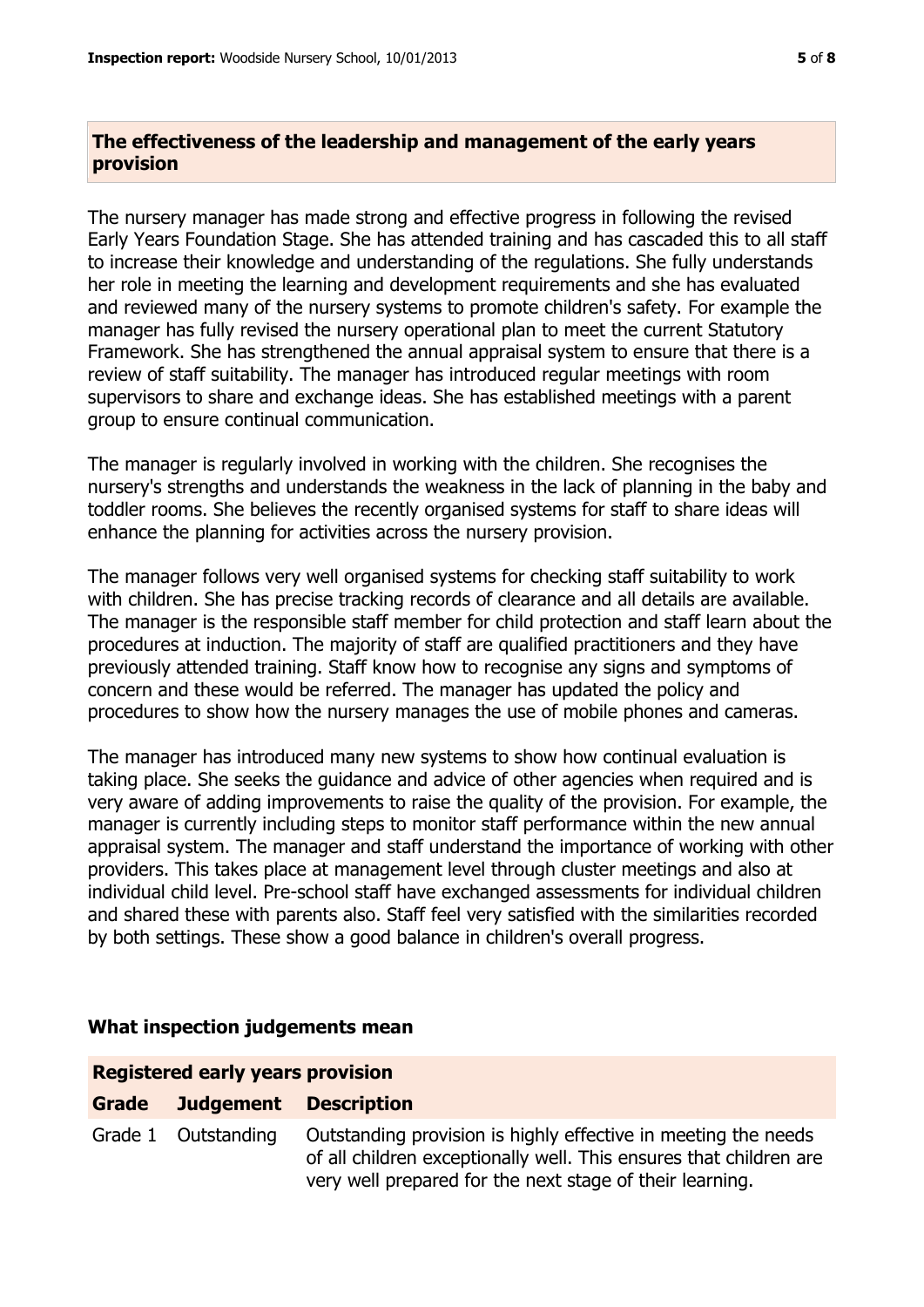| Grade 2 | Good         | Good provision is effective in delivering provision that meets<br>the needs of all children well. This ensures children are ready<br>for the next stage of their learning.                                                                                                                                                                                                  |
|---------|--------------|-----------------------------------------------------------------------------------------------------------------------------------------------------------------------------------------------------------------------------------------------------------------------------------------------------------------------------------------------------------------------------|
| Grade 3 | Satisfactory | Satisfactory provision is performing less well than expectations<br>in one or more of the key areas. It requires improvement in<br>order to be good.                                                                                                                                                                                                                        |
| Grade 4 | Inadequate   | Provision that is inadequate requires significant improvement<br>and/or enforcement. The provision is failing to give children an<br>acceptable standard of early years education and/or is not<br>meeting the safeguarding and welfare requirements of the<br>Early Years Foundation Stage. It will be inspected again within<br>12 months of the date of this inspection. |
| Met     |              | The provision has no children on roll. The inspection judgement<br>is that the provider continues to meet the requirements for<br>registration.                                                                                                                                                                                                                             |
| Not Met |              | The provision has no children on roll. The inspection judgement<br>is that the provider does not meet the requirements for<br>registration.                                                                                                                                                                                                                                 |

# **Inspection**

This inspection was carried out by Ofsted under Sections 49 and 50 of the Childcare Act 2006 on the quality and standards of provision that is registered on the Early Years Register. The registered person must ensure that this provision complies with the statutory framework for children's learning, development and care, known as the Early Years Foundation Stage.

# **Setting details**

| Unique reference number       | EY448854                    |
|-------------------------------|-----------------------------|
| <b>Local authority</b>        | Hampshire                   |
| <b>Inspection number</b>      | 806108                      |
| <b>Type of provision</b>      | Full-time provision         |
| <b>Registration category</b>  | Childcare - Non-Domestic    |
| <b>Age range of children</b>  | $0 - 5$                     |
| <b>Total number of places</b> | 90                          |
| Number of children on roll    | 120                         |
| <b>Name of provider</b>       | <b>Woodside Nursery Ltd</b> |
| Date of previous inspection   | Not applicable              |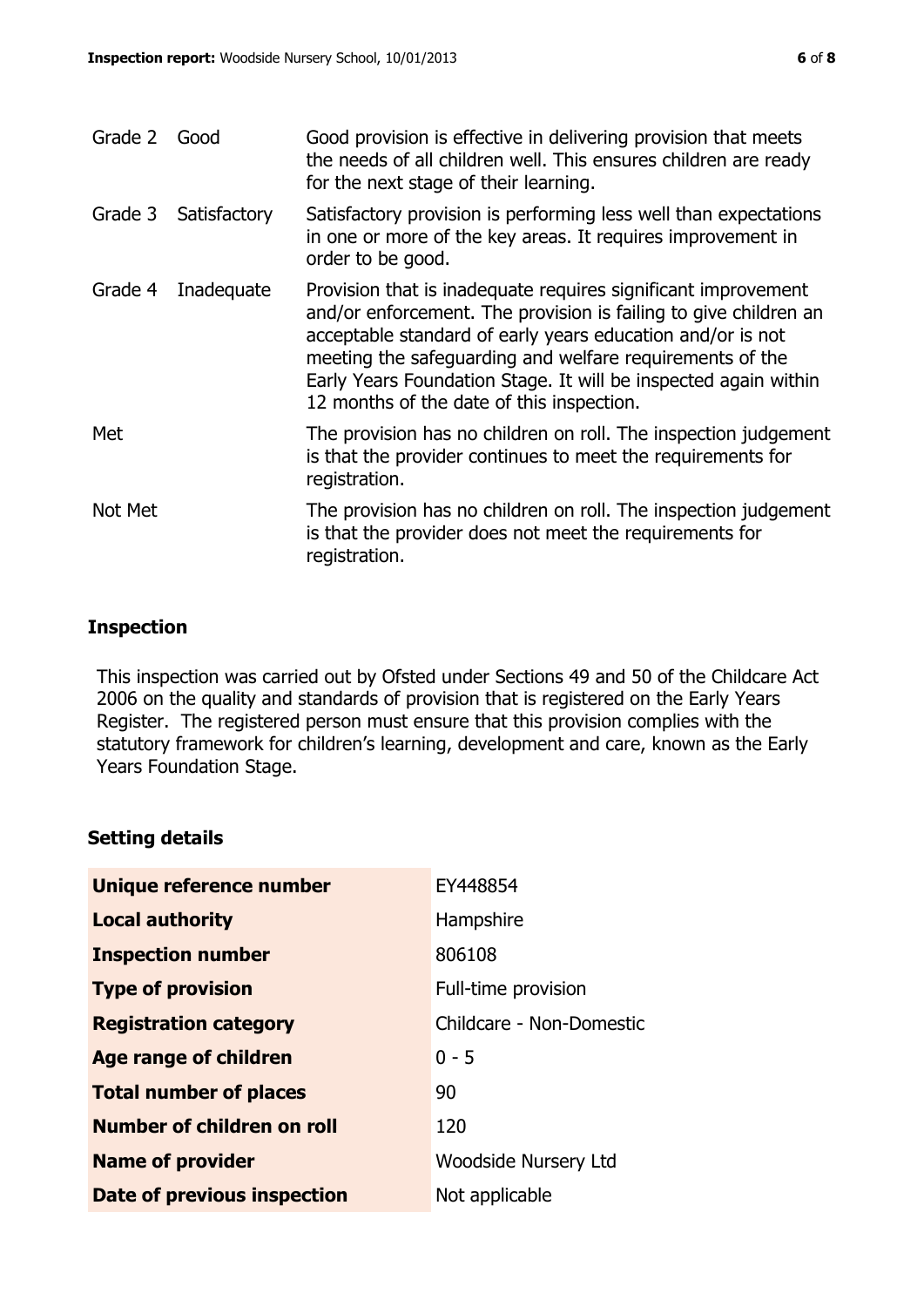#### **Telephone number** 02392 230020

Any complaints about the inspection or the report should be made following the procedures set out in the guidance 'raising concerns and making complaints about Ofsted', which is available from Ofsted's website: www.ofsted.gov.uk. If you would like Ofsted to send you a copy of the guidance, please telephone 0300 123 4234, or email enquiries@ofsted.gov.uk.

# **Type of provision**

For the purposes of this inspection the following definitions apply:

Full-time provision is that which operates for more than three hours. These are usually known as nurseries, nursery schools and pre-schools and must deliver the Early Years Foundation Stage. They are registered on the Early Years Register and pay the higher fee for registration.

Sessional provision operates for more than two hours but does not exceed three hours in any one day. These are usually known as pre-schools, kindergartens or nursery schools and must deliver the Early Years Foundation Stage. They are registered on the Early Years Register and pay the lower fee for registration.

Childminders care for one or more children where individual children attend for a period of more than two hours in any one day. They operate from domestic premises that are usually their own home. They are registered on the Early Years Register and must deliver the Early Years Foundation Stage.

Out of school provision may be sessional or full-time provision and is delivered before or after school and/or in the summer holidays. They are registered on the Early Years Register and must deliver the Early Years Foundation Stage. Where children receive their Early Years Foundation Stage in school these providers do not have to deliver the learning and development requirements in full but should complement the experiences children receive in school.